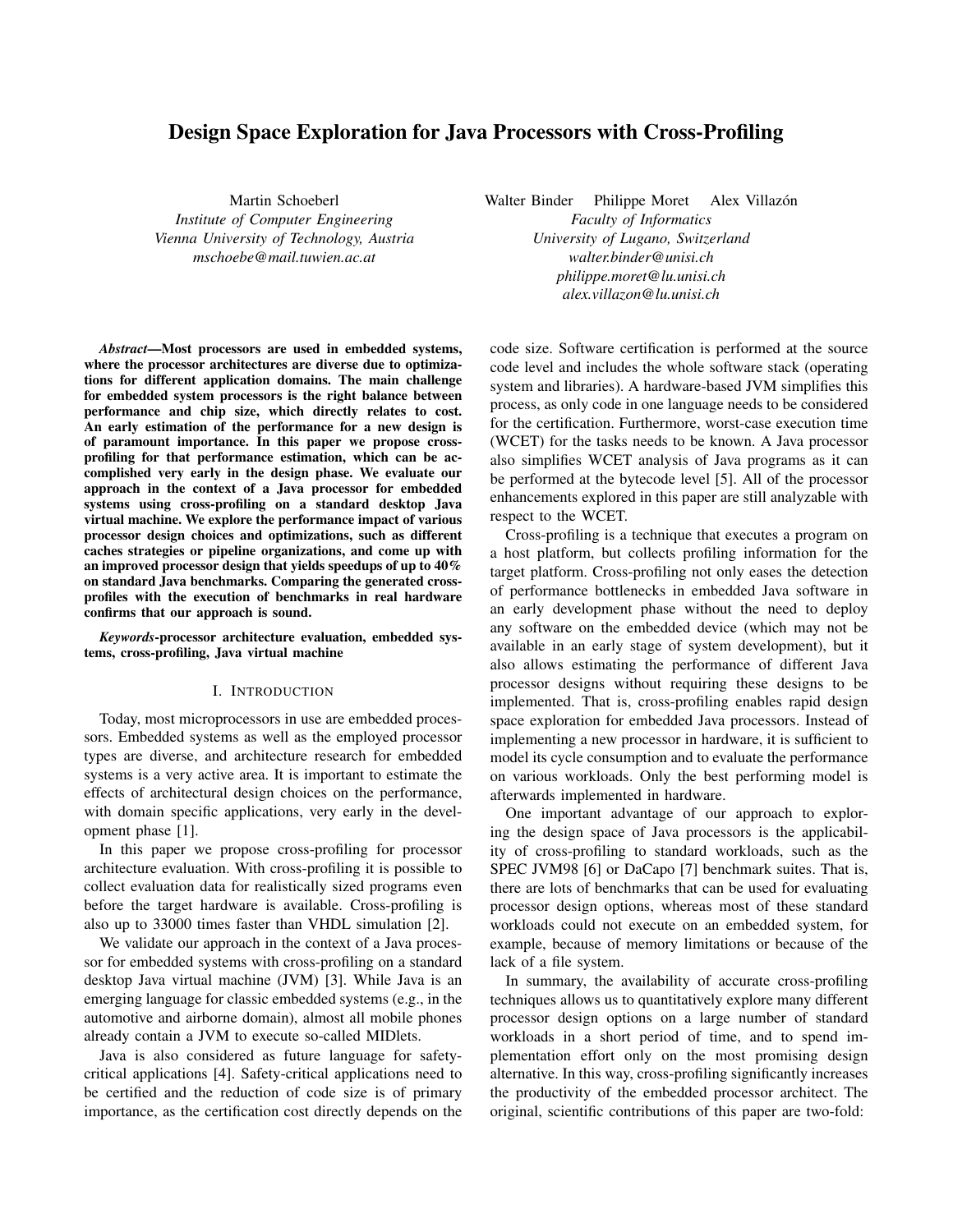- 1) We apply cross-profiling as an efficient tool for Java processor architecture evaluation.
- 2) The soundness and benefits of our approach are demonstrated in the context of a Java processor for embedded real-time systems.

The remainder of this paper is structured as follows. Section II provides background information on Java processors and on our cross-profiling technique. In Section III we discuss related work, comparing our approach to processor architecture evaluation with other techniques. In Section IV the evaluation methodology is described. Section V assesses the accuracy of the generated cross-profiles and confirms the soundness of our approach. The evaluation of architectural enhancements in a Java processor is given in Section VI. The paper is concluded in Section VII.

#### II. BACKGROUND

In this section we give an overview of the Java Optimized Processor (JOP) [8], which represents the basic processor architecture for the evaluation in this paper, and summarize our cross-profiling techniques [2], [9].

#### *A. The Java Optimized Processor JOP*

Several embedded Java processors are available from academia and industry [8], [10]–[14].

As all these processors execute Java bytecode, a JVMbased cross-profiling tool is a good match with a Java processor. We have chosen JOP [8] for our evaluation of the proposed computer architecture exploration. JOP is a simple processor, open-source, and the execution timing is well documented. Furthermore, the JOP design is actually the root of a family of Java processors. Flavius Gruian has built a JOP compatible processor, with a different pipeline organization, with Bluespec Verilog [15]. The SHAP Java processor [11], although now with a different pipeline structure and hardware assisted garbage collection, also has its roots in the JOP design.

JOP was designed as a real-time processor with timepredictable execution of Java bytecodes. The accurate cycle timing enabled the development of several worst-case execution time (WCET) analysis tools for embedded Java [16]– [19]. The timing model of JOP, which is used by the WCET analysis tools, simplifies our task of cross-profiling. JOP is implemented in a field-programmable gate array (FPGA). Therefore, adaption of the architecture for different domains is a valuable option.

JOP was the first Java processor featuring a dedicated instruction cache that caches whole method bodies, the socalled method cache [20]. A method cache ensures that instruction cache misses may occur only upon method invocation and return, easing WCET analysis and also crossprofiling. The Java processor SHAP [21] and the CarCore processor [22] also use method caches.

## *B. Cross-Profiling*

Cross-profiling executes applications in a *host* environment and yields profiles that estimate dynamic metrics, such as CPU cycle consumption, for a different *target* environment. In the case of the JVM, both the host and the target environment execute the same instruction set, JVM bytecodes [3]. However, the JVM may be implemented in fundamentally different ways on the host and on the target. We run our cross-profiler in a typical environment for software development, comprising a standard PC with any state-of-the-art JVM implementation that relies on justin-time compilation and supports dynamic optimization of executing applications. In contrast, the target environment is an embedded Java processor that implements most JVM bytecodes in hardware.

In order to estimate the number of executed CPU cycles on the target while profiling workloads on the host, we rely on bytecode instrumentation techniques to intercept particular "points" in the program execution. More precisely, we intercept basic block (BB) entries in the code, as well as method entry and method return. Upon BB entry, a statically pre-computed CPU cycle estimate for bytecodes in the BB is added to a counter that keeps track of the number of CPU cycles that would be consumed on the target if the workload was executed there.

Method entry and return are specially instrumented, in order to model variable CPU cycle consumption for method invocation and return bytecodes. This enables the runtime simulation of method caches, where the execution time of method call respectively return depends on whether the callee respectively the caller method is in the cache. Upon method entry, the concrete invoke opcode (invokestatic, invokespecial, invokevirtual, invokeinterface), an identifier of the callee method, and the size of the callee method (in bytes) are used for CPU cycle estimation. Conversely, on method return, the return opcode, an identifier of the caller, and the size of the caller are used.

Our cross-profiler supports the customization of CPU cycle estimation and method cache simulation through pluggable components. Hence, it eases experimentation with different bytecode performance models and cache strategies, which is a prerequisite for an effective processor design space exploration, as reported in this paper.

The cross-profiler yields calling-context-sensitive profiles, estimating CPU cycle consumption for each executed calling context. It relies on the Calling Context Tree (CCT) [23] to store dynamic metrics separately for each calling context. While the CCT enables a detailed analysis of program performance and helps locate hotspots in the program code, for processor architecture design space exploration we are primarily interested in the total CPU cycle estimation for given workloads. This information can be easily obtained from the generated cross-profiles by summing up the CPU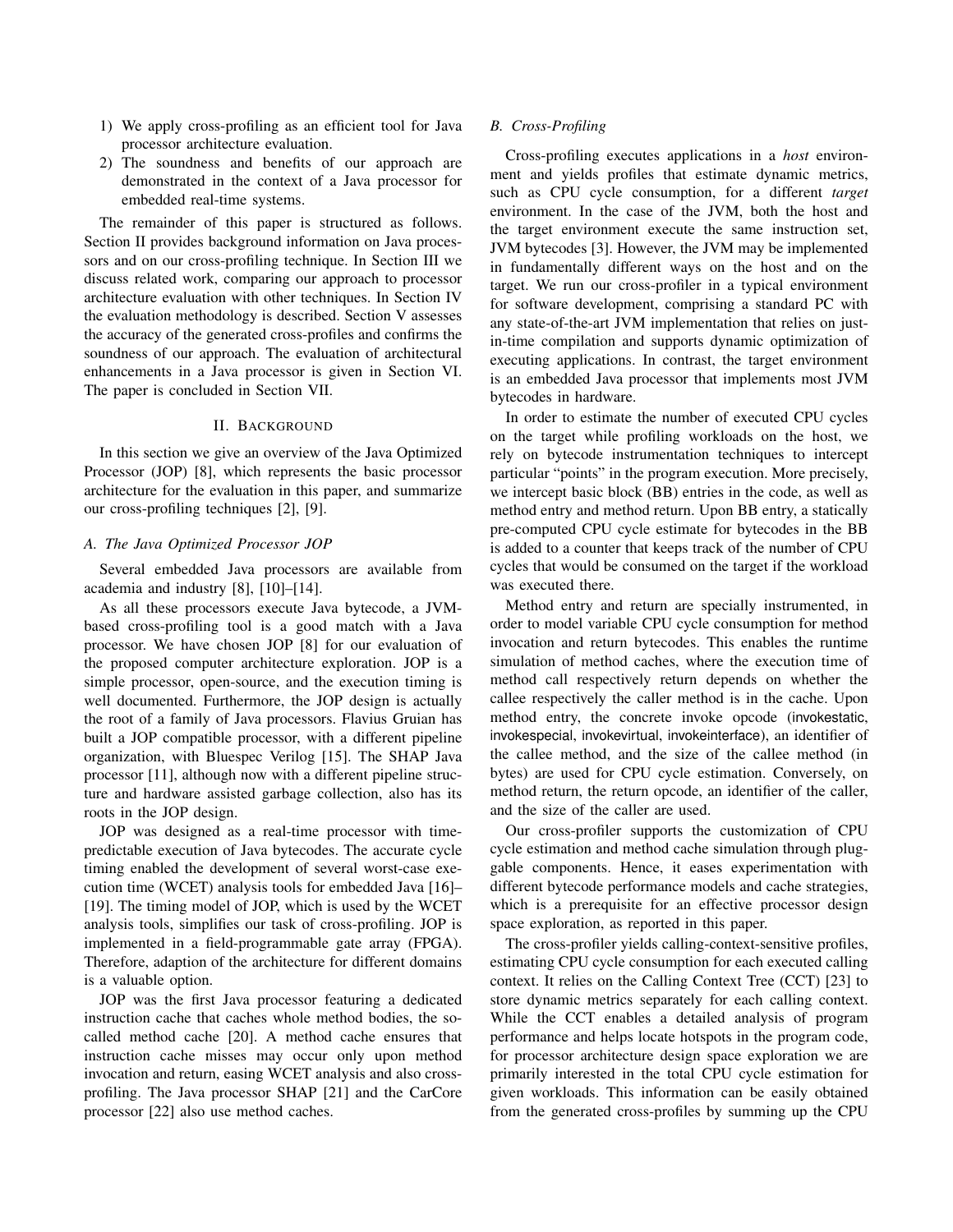cycle consumption for the calling contexts in the CCT subtree of interest.

Regarding overhead, our cross-profiler significantly outperforms the target hardware [2], [9]. It runs standard Java benchmarks, such as SPEC JVM98 [6] or DaCapo [7], without any problems, although these benchmarks cannot execute on the target. Cross-profiling is several orders of magnitude faster than VHDL simulators.

## *C. Prior Work*

This paper builds on our prior work on cross-profiling. In [2] we introduced cross-profiling for embedded Java processors. The approach presented in [2] is based on constant cycle estimates for all bytecodes. As a major limitation, it does not take the presence of hardware caches into account, which requires a runtime simulation of the cache, resulting in different cycle estimates depending on cache hit or miss.

In [9] we extend our cross-profiler into the customizable cross-profiling framework CProf,<sup>1</sup> which supports pluggable CPU cycle estimation models, as well as pluggable method cache simulation strategies (e.g., for the current JOP processor, a FIFO method cache simulation is used). The cycle consumption of method invocation and return is computed at runtime depending on the cache state.

In this paper, we leverage the CProf framework for exploring the design space of embedded Java processors, in order to select the most promising hardware optimizations for the next version of the JOP processor.

Another approach to architectural evaluation for designs implemented in an FPGA is shown in [24]. The execution time of a bytecode is artificially increased and a new design synthesized. The actual increase in the execution time can be used, with some transformations of Amdahl's law [25], to estimate the performance when the instruction timing is enhanced. The microcoded design of JOP simplifies the increase of the execution time; just no-operation instructions need to be inserted into the microcode sequences for the bytecode under evaluation. The turnaround time for those kinds of experiments is in the range of minutes. However, this approach is limited to benchmarks that can be executed on the target hardware. With cross-profiling it is possible to evaluate architectural changes with larger benchmark suites.

## III. RELATED WORK

Quantitative evaluation of computer architectures is mainly performed by simulation [26]. Skadron et. al argue that current simulation tools are built in an ad-hoc manner and that tool development is error-prone. Furthermore, computer architecture research focuses on architectures where simulation models are available. The authors argue that research in simulation frameworks and benchmark methodologies is needed. In line with their argument, we introduce the new approach to computer architecture evaluation with cross-profiling.

Using benchmarks intended to evaluate real hardware for computer architecture simulation leads to impractical simulation time on cycle-accurate simulators [27]. The result is that usually only subsets of the benchmarks are used to reduce the simulation time. Yi et. al argue that besides standardizing the subsets, higher level abstractions in the simulation are a valuable option, especially in an early stage of design space exploration. Our cross-profiling approach follows their advice and simulates at the level of basic blocks, method entry, and return, instead of performing instruction-level simulation.

For simple processor architectures without caches, the effects of different instruction timings can be evaluated by collecting dynamic instruction frequencies [25]. However, when instruction caches are integrated, the execution time of the whole program cannot be predicted with instruction frequencies anymore. The dependency of instruction timings on cache state (different timings for cache hit respectively miss) is hard to model statically. Therefore, we use cross-profiling with runtime cache simulation and cycle estimation.

The probably most popular processor performance simulator is SimpleScalar [28]. SimpleScalar contains, besides the simulator, the full tool chain (GCC compiler, libraries, assembler, and linker). SimpleScalar models a five-stage, outof-order pipeline and is highly configurable. SimpleScalar models the microarchitecture, but not an entire system to run an operating system (OS). With our cross-profiling approach, we also omit the low-level functions of the OS, but include the rich standard Java class library.

A architecture description languages (ADL) enables an integrated approach to computer architecture evaluation. A single specification of the architecture can be used to automatically generate tools, such as compiler backends [29], assemblers, and linkers; even hardware descriptions can be synthesized. A simulation tool based on an ADL is presented in [30]. Although the reported simulation speed peaks at 800 MHz for a 5-stage MIPS R2000 core, the average simulation frequency is only 47 MHz on a 2200 MHz AMD Athlon processor.

Cross-profiling techniques have been used to simulate parallel computers [31]. As the host processor may have a different instruction set than the target processor, crossprofiling tries to match up the basic blocks on the host and on the target machines, changing the estimates on the host to reflect the simulated target. Our approach follows a similar principle, but uses precise cycle estimates at the instructionlevel, because both the target and the host instructions are JVM bytecodes.

#### IV. EVALUATION METHODOLOGY

The cross-profiler CProf relies on the same bytecode timing information of JOP that is also used for WCET

<sup>1</sup>http://www.inf.unisi.ch/projects/ferrari/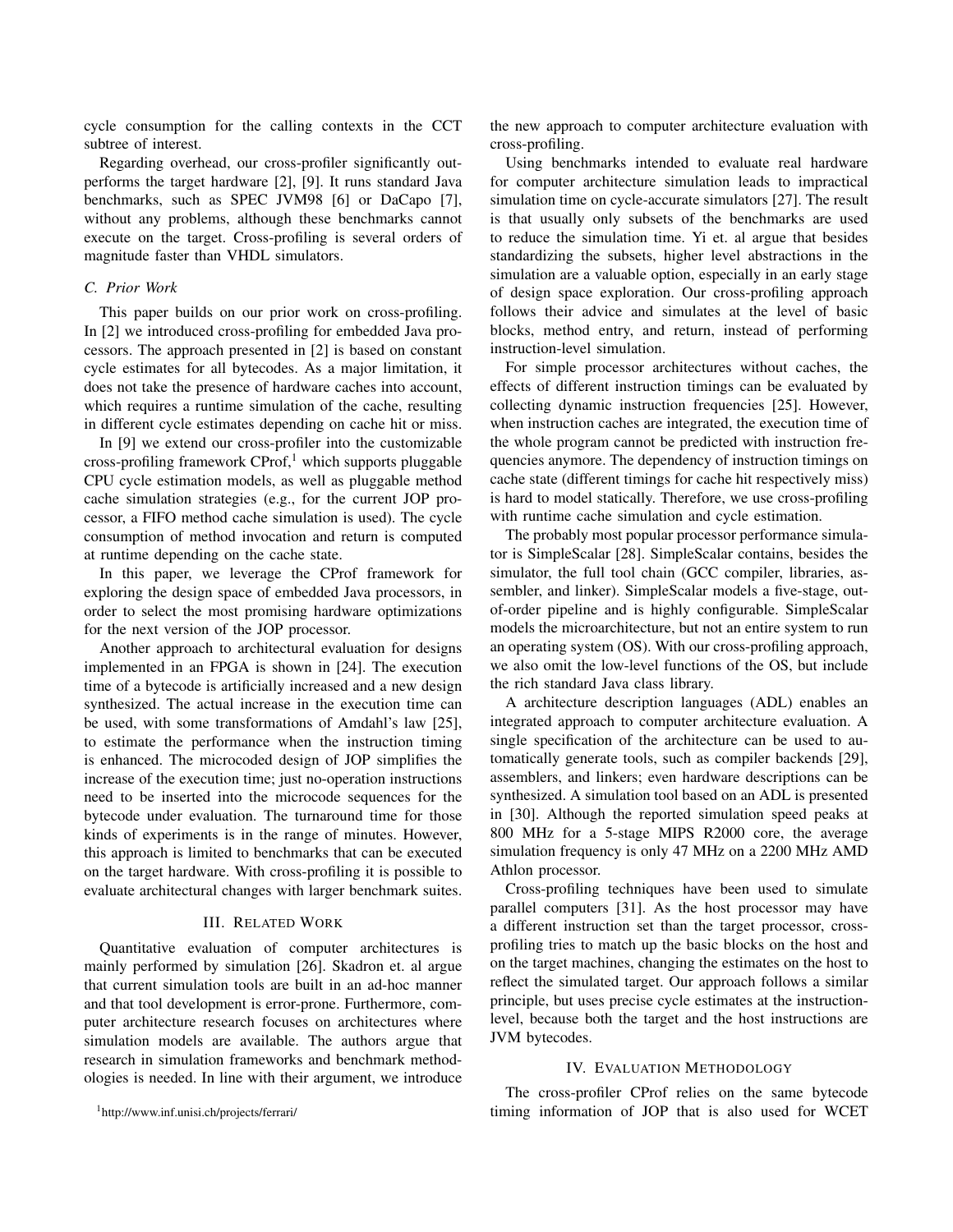analysis [16]. In JOP most bytecodes are implemented in microcode, either as single microcode instructions or as short sequences of microcode instructions. For these bytecodes, the execution time is known cycle-accurately. A few bytecodes (e.g., the new bytecode for object allocation) are implemented as special static methods in Java; we call them *system methods*. Some system methods make use of certain low-level JOP primitives to directly access memory locations. The WCET analysis tool models the execution time for the bytecodes implemented as system methods by replacing the bytecodes with invocations of the corresponding system methods. This is possible, because the WCET analysis tool abstractly interprets code, but does not actually execute it. However, because we cannot execute system methods on a standard JVM (because of the usage of low-level JOP primitives), our cross-profiler relies on CPU cycle estimates for the bytecodes implemented as system methods. Nonetheless, the cross-profiler achieves good accuracy, because the bytecodes suffering from possibly imprecise CPU cycle estimates are executed relatively infrequently. To evaluate the impact of an architectural change on JOP, the timing information of the bytecodes and the cache configuration are specified accordingly.

Our evaluation is based on 3 embedded benchmarks, Kfl, Lift, and UdpIp, as well as on 6 benchmarks from the SPEC JVM98 suite [6].

The embedded benchmarks Kfl and Lift are based on real-world applications [32]. The benchmark UdpIp uses a TCP/IP stack, implemented in Java, in order to simulate a UDP-based client/server application. Each embedded benchmark is executed 10000 times, and in the generated crossprofile the cumulative CPU cycle estimate of the benchmark harness (the method test()) is taken, effectively excluding the execution of startup code on the host.

From SPEC JVM98, we consider the benchmarks 201 compress, 202 jess, 209 db, 213 javac, \_222\_mpegaudio, and \_228\_jack. As with the embedded benchmarks, in the generated cross-profiles the startup code is excluded and the cumulative CPU cycle estimate of the method SpecApplication.main() is used.

All chosen benchmarks are single-thread. We exclude the multi-threaded SPEC JVM98 benchmark 227 mtrt from our evaluation, in order to avoid drawing any false conclusions because of possible inaccuracies in the cross-profiles caused by the different thread-scheduling on the crossprofiling host JVM and on the JOP target.

JOP's execution environment is a typical embedded system without a filesystem and with only 1 MB memory. In contrast to the 3 embedded benchmarks, the chosen SPEC JVM98 benchmarks cannot be executed on the target hardware. Hence, only the embedded benchmarks can be used for assessing the accuracy of our cross-profiling approach to processor design space exploration. Nonetheless, for assessing the impact of architectural enhancements, we

Table I BENCHMARK EXECUTION TIME AND CROSS-PROFILING RESULTS IN CLOCK CYCLES FOR JOP WITH A 4KB/16 METHOD CACHE

| Benchmark | <b>JOP</b>            | CProf                 | Error $(\% )$ |
|-----------|-----------------------|-----------------------|---------------|
| Кfl       | $5.023 \times 10^{7}$ | $5.021 \times 10^{7}$ | $-0.04$       |
| Lift      | $5.282\times10^{7}$   | $5.262 \times 10^{7}$ | $-0.38$       |
| UdpIp     | $1.132 \times 10^8$   | $1.111 \times 10^8$   | $-1.81$       |

use all benchmarks.

Our results represent performance differences in percent, using the following well-known formula [25], where  $p$  is the speedup in percent,  $t_{base}$  the base execution time, and  $t_{enh}$ the execution time of the enhanced architecture:

$$
p = (t_{base}/t_{enh} - 1) \times 100
$$

For example, with a speedup of 200% the enhanced architecture is three times faster. Also the average clocks per instruction (CPI) are given in tables where it is relevant. The CPI value is calculated by dividing the execution time in clock cycles by the dynamic instruction count.

In order to ease performance comparison, we also compute the geometric mean of the measurements for all benchmarks. The geometric mean is calculated from the measured execution times and instruction count, and the other metrics (speedup respectively CPI) are computed from those values.

### V. ACCURACY OF CROSS-PROFILING

To assess that our approach is sound, we compare the CPU cycle estimates from the generated cross-profiles with the actual CPU cycle consumption on JOP. With this experiment the accuracy of execution time estimation through crossprofiling is validated.

In this experiment, JOP is clocked at 100 MHz in a lowcost FPGA and the memory access time is 2 clock cycles. It has a 4 KB FIFO instruction cache organized in 16 blocks. The three embedded benchmarks Kfl, Lift, and UdpIp are executed on JOP and the execution time is measured with a CPU cycle counter. The same benchmarks are profiled with CProf.

Table I shows the execution times on JOP and crossprofiling results in clock cycles. The last column shows the percent error of the cross-profiling estimates. For two benchmarks, the error is well below 1%, for UdpIp the error is below 2%. The observed inaccuracies in the crossprofiles generated by CProf are due to imprecise CPU cycle estimates for certain (complex) bytecodes and differences in the Java class libraries between the host and the target. Nonetheless, for all measured benchmarks that run on the JOP hardware, the error in the CPU cycle estimates is below  $2\%$ <sup>2</sup>. For our purposes, the accuracy of CProf's crossprofiles suffices.

 $2$ In prior work [9] we reported higher errors. Thanks to improved CPU cycle estimates for some bytecodes, we were able to reduce the error.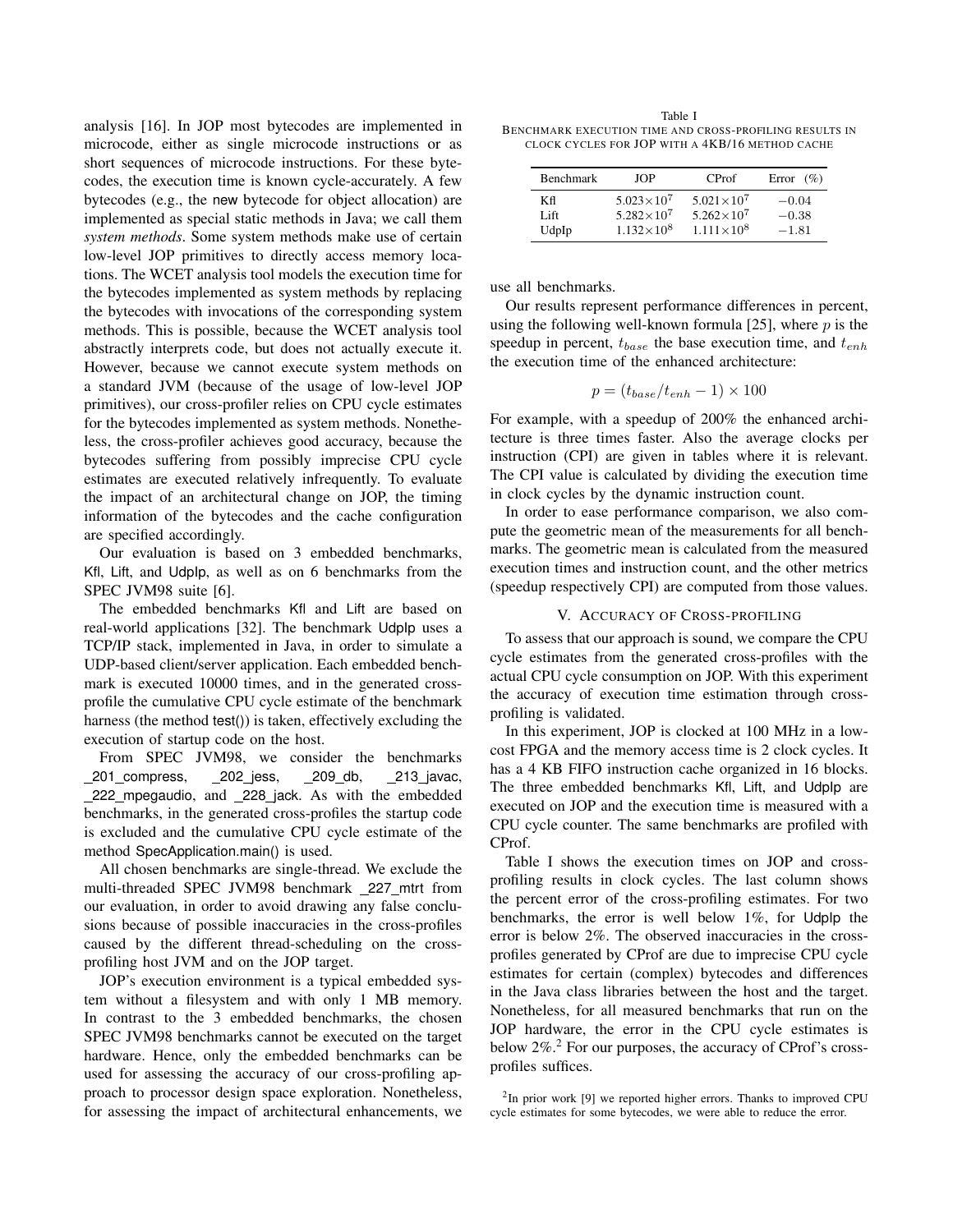Table II CROSS-PROFILING RESULTS OF THE BASELINE IN CLOCK CYCLES (TIME), DYNAMIC INSTRUCTION COUNT (IC), AND CLOCKS PER INSTRUCTION (CPI)

| <b>Benchmark</b>              | Time (clocks)         | IС                   | <b>CPI</b> |
|-------------------------------|-----------------------|----------------------|------------|
| Кfl                           | $5.02\times10^{7}$    | $1.09\times10^{7}$   | 4.62       |
| Lift                          | $5.26 \times 10^{7}$  | $1.13 \times 10^{7}$ | 4.66       |
| UdpIp                         | $1.11 \times 10^8$    | $2.06\times10^{7}$   | 5.39       |
| $\_\,201\_\,compress$         | $9.28\times10^{10}$   | $1.25\times10^{10}$  | 7.44       |
| $\frac{202 \text{ } }{}$ jess | $2.91\times10^{10}$   | $1.74 \times 10^{9}$ | 16.72      |
| 209 db                        | $4.10\times10^{10}$   | $3.61\times10^{9}$   | 11.33      |
| $\_\$ {213}\_\javac           | $3.24 \times 10^{10}$ | $1.84\times10^{9}$   | 17.60      |
| _222_mpegaudio                | $2.90\times10^{11}$   | $1.15\times10^{10}$  | 25.21      |
| $\_\,$ 228 $\_\,$ jack        | $1.69\times10^{10}$   | $1.02\times10^{9}$   | 16.48      |
| geo. mean                     | $5.57\times10^{9}$    | $5.46\times10^{8}$   | 10.20      |

Although we use WCET values for the bytecode timings, the cross-profiling results underestimate the execution time. It has to be noted that most bytecodes on JOP have a constant execution time. Therefore, their WCET values equal the best-case execution time. One possibility for the underestimation, especially in the UdpIp benchmark, is the write barrier code for incremental garbage collection on JOP. If the bytecodes putfield and putstatic access a reference field, they are substituted upon class loading by a special bytecode that contains the write barrier code. These special bytecodes are implemented in Java so as to ease data sharing with the garbage collector that is also programmed in Java. Consequently, these special bytecodes are slower than the versions for primitive data. The cross-profiler does not cover this difference and treats the execution time of putfield and putstatic as constant, independently of the field type.

It has to be noted that for the evaluation of different architectural changes, the cross-profiling estimates need not be perfectly accurate [26]. We are interested in the relative performance differences between the cross-profiling runs for distinct architectures.

## VI. COMPUTER ARCHITECTURE EVALUATION

In this section we evaluate the performance benefit of various possible architectural improvements for JOP using CProf. In Section VI-A the performance baseline is established with the current JOP design. As a simple enhancement, in Section VI-B the instruction cache size is increased and the resulting speedup is measured. In the following subsections more advanced architectural improvements are measured, such as faster method invocation (Section VI-C), pipeline reorganization (Section VI-D), and optimized bytecode fetch (Section VI-E). In Section VI-F we show that combining all aforementioned architectural enhancements yields a 40% faster in-order Java processor than the current JOP design. Finally, in Section VI-G we explore the theoretical limit of the performance of an in-order pipelined Java processor.

### *A. The Baseline*

In order to explore the performance benefit of different architectural enhancements to JOP, we first establish the baseline by measuring the performance of the current JOP design. Hence, we cross-profile the benchmarks using the current configuration of JOP with a 4 KB instruction cache, organized in 16 blocks, with FIFO replacement strategy. We will assess the effects of our architectural optimizations in comparison with this baseline.

Table II shows the execution time in clock cycles, the dynamic instruction count (IC), and the resulting clocks per instruction (CPI) of the benchmarks cross-profiled using the WCET cycle estimates for JOP.

An interesting result of this first evaluation is the significant difference with respect to the CPI values. The embedded benchmarks Kfl, Lift, and UdpIp, as well as compress, have a lower CPI than the other SPEC JVM98 benchmarks, where the higher CPI values result from a more object-oriented programming style (i.e., shorter methods, more frequent object allocation, etc.). Method invocation on JOP is expensive and shorter methods lead to a higher invocation frequency. Furthermore, floating point operations and operations on 64 bit integers are expensive as well. Those data types are avoided in the embedded applications.

For computer architects that work on in-order RISC pipelines, the CPI values may look excessively high. However, JVM bytecodes are often much more complex than RISC instructions. A JIT compiler will generate several RISC instructions for object-oriented bytecodes, such as field access or method invocation. In JOP the more complex bytecodes are mapped to microcode sequences for a RISCstyle stack machine. The microcode instructions (except memory access) execute in a single cycle. Therefore, the CPI at the microcode level is about 1.

# *B. Variation of the Instruction Cache*

The first and quite simple change in the architecture is the variation of the method cache size. The method cache is split into cache blocks and caches whole methods. The replacement strategy is FIFO. Table III shows the performance differences relative to the standard configuration of JOP given in Table II.

The third and fourth columns show configurations with bigger caches of 16 KB and 64 KB with 64 and 256 blocks respectively. A cache of 64 KB is uncommon in embedded processors, and the performance gain is quite small. To check whether the method cache has actually some performance enhancing effect, we also measured a smaller cache with 1 KB and 4 blocks. With this small cache the performance decreases considerably. Therefore, we conclude that, without any other changes in the processor architecture, a method cache of 4 KB with 16 blocks is a good design decision.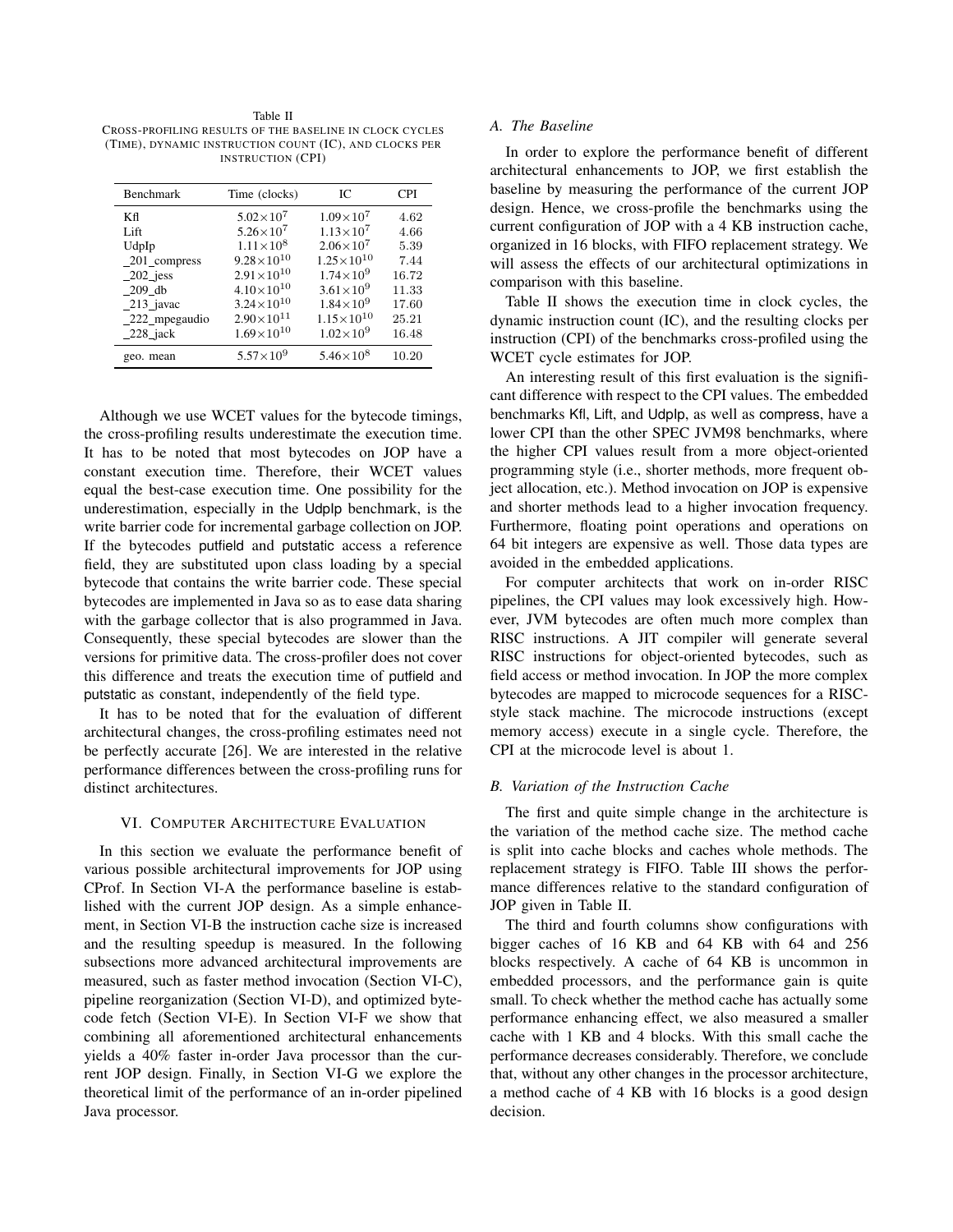Table III INFLUENCE OF THE INSTRUCTION CACHE SIZE ON THE PERFORMANCE RELATIVE TO A 4KB/16 CACHE

| <b>Benchmark</b> | 1KB/4<br>(%) | 16KB/64<br>(%) | 64KB/256<br>(%) |
|------------------|--------------|----------------|-----------------|
| Кfl              | $-7.5$       | 2.9            | 2.9             |
| Lift             | $-3.6$       | 0.0            | 0.0             |
| UdpIp            | $-5.6$       | 2.5            | 2.5             |
| $201$ compress   | $-7.4$       | 0.0            | 0.0             |
| 202 jess         | $-4.7$       | 0.8            | 0.8             |
| 209 db           | $-0.1$       | 0.0            | 0.0             |
| $213$ javac      | $-30.8$      | 10.1           | 11.9            |
| _222_mpegaudio   | $-1.2$       | 0.0            | 0.0             |
| $228$ jack       | $^{-15.8}$   | 5.4            | 11.0            |
| geo. mean        | -9.0         | 2.4            | 3.1             |

Four benchmarks do not benefit from a larger method cache at all. We conclude that for these benchmarks, the methods where most of the execution time is spent fit together into the cache, or most of the invoked methods are very short. In the latter case, the cache load time is hidden by the invoke instruction as cache loading is performed partially in parallel with microcode execution.

It has to be noted that the cache size and organization (number of blocks) is configurable in JOP, so this variation can be easily explored in the FPGA for the embedded benchmarks. However, on-chip memory in an FPGA is very limited. Thus, for this experiment a big and expensive FPGA would be needed.

### *C. Faster Method Invocation and Return*

Invoke instructions for Java methods are complex. The number of arguments and local variables has to be determined, the stack frame manipulated, some state saved onto the stack, and a virtual method lookup has to be performed. This quite complex process is implemented in microcode on JOP and takes about 100 cycles. That number is not so uncommon, as the aJile processor takes about the same number of clock cycles for an invoke instruction [8].

We have investigated the microcode sequence for the invoke and return instructions and found several places where operations can be performed in hardware (e.g., bit manipulation to extract sub fields from the method dispatch data structure). With some hardware support we can cut down the number of cycles for the invoke and return instruction by a factor of two. The performance impact of this optimization for different cache sizes is shown in Table IV.

The measurements with cache sizes of 1 KB, 4 KB, and 16 KB are shown in Table IV. A size of 64 KB is not included as it performs similar to a 16 KB cache (see previous experiment). Furthermore, a 64 KB firstlevel cache is quite large, especially in resource-constrained embedded processors. The third column of Table IV shows that the performance increases (except for 222 mpegaudio) between 12% and 24%, with a geometric mean of 16% for

Table IV FASTER INVOKE INSTRUCTIONS WITH DIFFERENT CACHE SIZES

| <b>Benchmark</b>              | 1KB/4<br>(%) | 4KB/16<br>(%) | 16KB/64<br>(%) |
|-------------------------------|--------------|---------------|----------------|
| Кfl                           | 7.3          | 21.7          | 28.9           |
| Lift                          | 5.6          | 12.4          | 12.4           |
| UdpIp                         | 7.4          | 17.6          | 23.7           |
| $\_\,201\_\,compress$         | 4.4          | 14.7          | 14.7           |
| $\frac{202 \text{ } }{}$ jess | 15.0         | 24.3          | 26.1           |
| $209$ db                      | 14.8         | 14.9          | 14.9           |
| 213 javac                     | $-23.4$      | 19.0          | 34.6           |
| _222_mpegaudio                | 0.4          | 1.9           | 1.9            |
| 228 jack                      | $-2.7$       | 21.0          | 30.8           |
| geo. mean                     | 2.6          | 16.2          | 20.5           |

the standard cache size of 4 KB. Only 222 mpegaudio does not show any significant improvement; the reason is that most of the execution time is spent in just a few methods. The third and fourth column show the performance changes with different cache sizes. The improved invoke instruction can compensate for the performance decrease due to a small 1 KB method cache, as seen by comparing the second column of Table III and Table IV.

It is interesting to note that the cache size has now a higher impact on the performance than without the changed invoke instruction, as shown in the previous experiment. For example, the change from 4 KB to 16 KB results in a speedup of 10.1% for javac, the faster invoke instruction with 4 KB cache in a speedup of 19%, but the combined effect is a speedup of 34.6%. This effect can be explained by the fact that some cache load time is hidden by execution of microcode for the invoke instruction. That is, short methods have no cache load penalty on a miss and bigger caches do not help. When the invoke instruction itself is enhanced, less method load time can be hidden and larger caches help reduce the execution time. Therefore, both changes in the architecture result in more than a linear speedup. This result is also an argument for the dynamic approach of crossprofiling that takes cache influences into account.

#### *D. Longer Pipeline*

The pipeline of JOP consists of four stages: bytecode fetch and translation to microcode addresses, microcode fetch, decode, and execute. The first pipeline stage is the limiting factor for the maximum clock frequency. Some experiments with the design showed that the split of bytecode fetch and microcode address mapping results in a 10% higher clock frequency. This additional pipeline stage results in an increase of the execution time of bytecode control instructions (branch and goto) by one cycle.

Table V shows the resulting increase of CPI due to slower control instructions. The (negative) speedup is between -0.1% and -3.9%. Consequently, the increase of the maximum clock frequency will result in a faster architecture.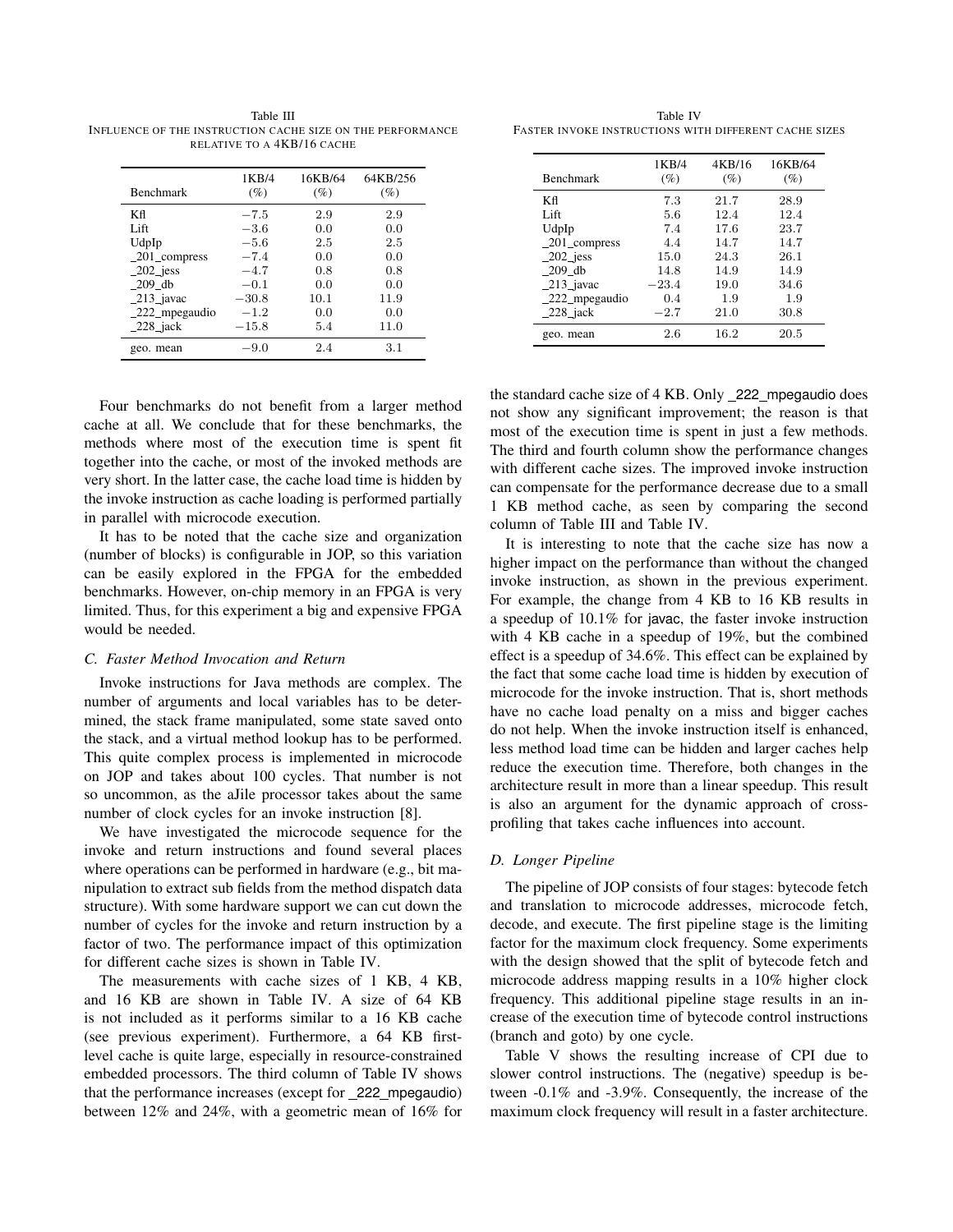Table V LONGER PIPELINE WITH SLOWER CONTROL INSTRUCTIONS

| <b>Benchmark</b>              | speedup $(\% )$ | <b>CPI</b> |
|-------------------------------|-----------------|------------|
| Кfl                           | $-3.9$          | 4.81       |
| Lift                          | $-2.8$          | 4.80       |
| UdpIp                         | $-1.8$          | 5.49       |
| $\_\,201\_\,compress$         | $-0.9$          | 7.51       |
| $\frac{202 \text{ } }{}$ jess | $-0.7$          | 16.84      |
| 209 db                        | $-1.0$          | 11.44      |
| 213 javac                     | $-0.6$          | 17.70      |
| 222 mpegaudio                 | $-0.1$          | 25.25      |
| $228$ jack                    | $-0.7$          | 16.60      |
| geo. mean                     | $-1.4$          | $10.35\,$  |

Table VI SINGLE CYCLE BYTECODE FETCH

| <b>Benchmark</b> | speedup $(\% )$ | <b>CPI</b> |
|------------------|-----------------|------------|
| Кfl              | 3.6             | 4.46       |
| Lift             | 6.3             | 4.39       |
| UdpIp            | 8.0             | 4.99       |
| $\_201$ compress | 10.2            | 6.75       |
| $202$ jess       | 3.0             | 16.23      |
| $209$ db         | 5.3             | 10.77      |
| 213 javac        | 3.1             | 17.07      |
| _222_mpegaudio   | 2.2             | 24.67      |
| 228 jack         | 2.8             | 16.04      |
| geo. mean        | 4.9             | 9.73       |

With a 10% higher clock frequency, the longer pipeline results in a speedup of 8.5%.

It is interesting to note that the embedded benchmarks have a higher branch frequency than the SPEC JVM98 benchmarks. This is an indication that embedded applications have a more complex intra-procedural control flow and a simpler inter-procedural control flow, as they are less object-oriented.

# *E. Advanced Instruction Fetch*

In the current design of JOP the bytecode instruction fetch is performed with one byte per cycle in order to achieve a time-predictable architecture. However, with an additional pipeline stage an optimization of the bytecode fetches from the method cache will be possible to provide single cycle bytecode fetch despite the variable instruction length. This optimization is still time-predictable.

The optimization applies to all bytecodes that are longer than one byte and are implemented in microcode. Table VI shows the performance increase when these bytecodes are fetched in a single cycle. The experiment also includes the penalty of the additional clock cycle for control instructions.

## *F. Combined Effect*

As a summary, the combined effect of all mentioned architectural enhancements is given in Table VII. For a 16 KB method cache the performance gain is between 20% and 40%, again with the exception of 222 mpegaudio. The geometric mean speedup is 28%. As before, it also includes the slower control instructions due to a longer pipeline. Therefore, the real speedup, with a clock frequency improvement of 10%, is up to 54% for the 213 javac benchmark and the geometric mean speedup is 40%.

# *G. Theoretical Limit*

One interesting question is the theoretical limit of an inorder Java processor without instruction folding. Instruction folding, as implemented in picoJava [12], can map certain frequent sequences of simple bytecodes to a single RISC-like instruction. Instruction folding in picoJava reduces the CPI by 15 to 29% [33]. However, instruction folding consumes a lot of chip resources due to the folding unit and the five-port register file and can limit the maximum clock frequency.<sup>3</sup>

For the theoretical limit experiment, we model a realistic but very advanced architecture. For bytecodes that do not access heap memory, we assume a single cycle execution time. To achieve this value, even for floating point operations, a long pipeline will be needed. The resulting ideal processor has a cache hit rate of 100% and a perfect branch prediction. With the prefect branch prediction we assume a branch or goto execution time of 2 cycles – the branch/goto instruction is executed in the decode stage.

The ideal architecture will still need several cycles for some bytecode instructions, e.g., for the object-oriented instructions, such as field access, object creation, and virtual method dispatch. Table VIII shows the assumed cycle count for more complex bytecodes. The numbers are derived from the fact that the bytecodes need more than one access to heap memory. For a write operation, we account an additional clock cycle as the hit detection has to be performed before the actual write. The invoke instruction also includes the additional cycles for the return instruction.

For comparison, measured numbers obtained with the just-in-time compiler CACAO [34] on the fast in-order MIPS CPU YARI are shown in the last column [35]. Two bytecode timings are missing in the table, as these have not been measured in [35]. The invoke instruction also includes the cycles for the corresponding return instruction. The CACAO/YARI combination, implemented in the same FPGA as JOP, can be clocked 20% slower than JOP, but is up to 2.8 times faster than JOP (our baseline). However, the resulting design consumes twice the chip resources of JOP and, due to the compiler overhead, needs 20 times more main memory for the execution of a *Hello World* example.

Table IX shows the resulting performance and CPI values for the ideal in-order Java processor. The CPI value for all benchmarks is very similar with a geometric mean of 1.5. The speedup of the embedded benchmarks is between a factor of 3.3 and 3.9. The SPEC JVM98 benchmarks, which

<sup>3</sup>picoJava is about 8 times larger than JOP and can be clocked at about half the frequency of JOP in the same implementation technology.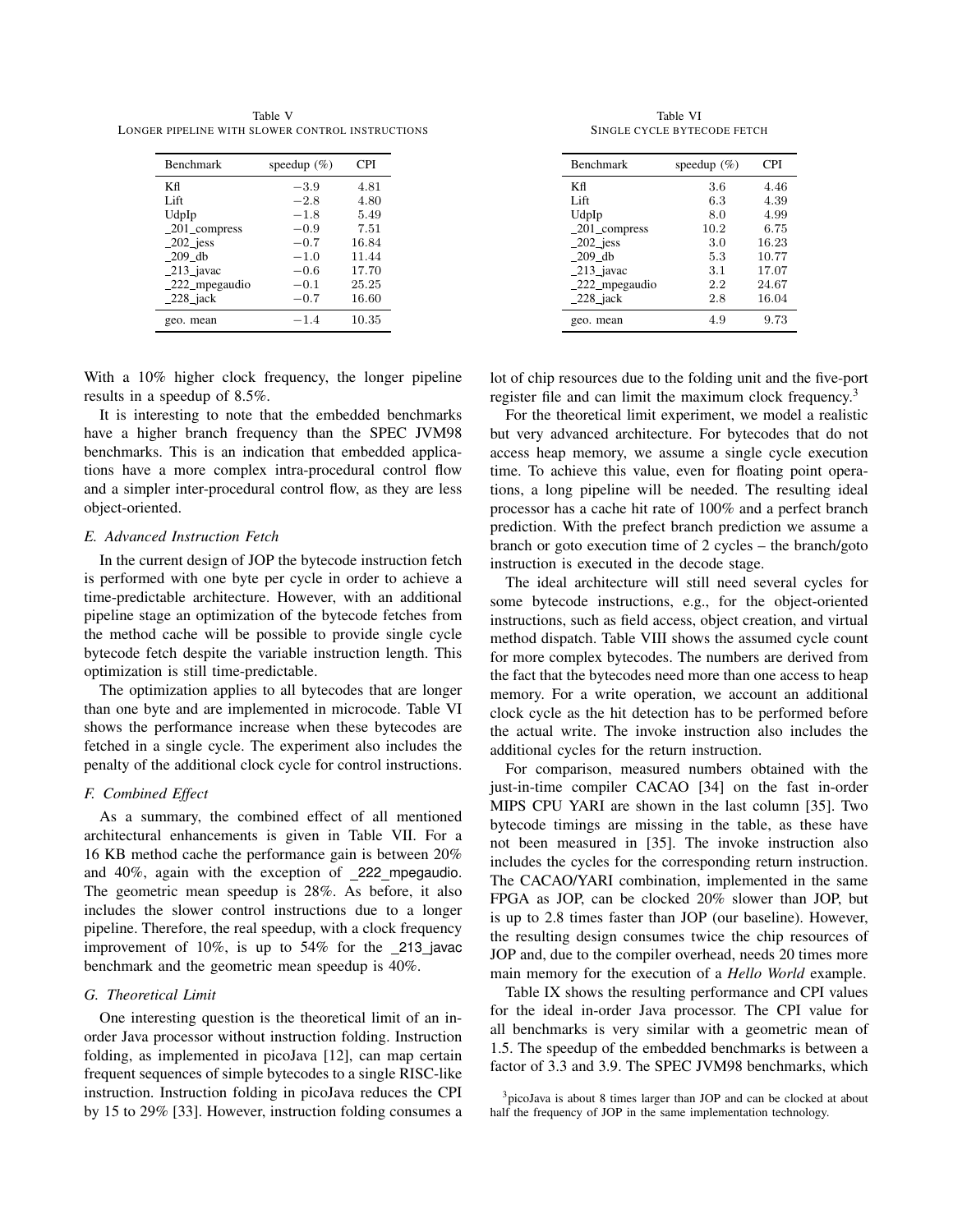|                                                             | Table VII |  |
|-------------------------------------------------------------|-----------|--|
| EFFECT OF THE COMBINATION OF ALL ARCHITECTURAL ENHANCEMENTS |           |  |

|                               | speedup $(\% )$ |         |        | <b>CPI</b> |
|-------------------------------|-----------------|---------|--------|------------|
|                               | 4KB/16          | 16KB/64 | 4KB/16 | 16KB/64    |
| Кfl                           | 27.0            | 34.8    | 3.64   | 3.43       |
| Lift                          | 20.4            | 20.4    | 3.87   | 3.87       |
| UdpIp                         | 28.8            | 36.2    | 4.19   | 3.96       |
| $\_\,201\_\,compress$         | 28.3            | 28.3    | 5.80   | 5.80       |
| $\frac{202 \text{ } }{}$ jess | 29.0            | 30.9    | 12.96  | 12.77      |
| 209 db                        | 21.9            | 21.9    | 9.30   | 9.30       |
| $\_\$ {213}\_\javac           | 23.4            | 40.3    | 14.26  | 12.54      |
| _222_mpegaudio                | 4.1             | 4.2     | 24.21  | 24.21      |
| $228$ jack                    | 25.1            | 35.7    | 13.17  | 12.15      |
| geo. mean                     | 22.9            | 27.6    | 8.30   | 8.00       |

Table VIII CYCLES FOR CONTROL AND OBJECT-ORIENTED INSTRUCTIONS, FOR THE IDEAL JAVA PROCESSOR, AS WELL AS FOR CACAO/YARI

| Instruction        | Ideal | CACAO/YARI |
|--------------------|-------|------------|
| branch/goto        | 2     | 3–4        |
| getfield/getstatic | 2     | $3 - 5$    |
| putfield/putstatic | 3     |            |
| invoke             | 5     | $12 - 15$  |
| xaload             | 3     |            |
| xastore            |       |            |

Table IX PERFORMANCE OF THE IDEAL IN-ORDER JAVA PROCESSOR

| <b>Benchmark</b>     | speedup $(\% )$ | <b>CPI</b> |
|----------------------|-----------------|------------|
| Кfl                  | 232.3           | 1.39       |
| Lift                 | 228.9           | 1.42       |
| UdpIp                | 289.2           | 1.39       |
| $201$ _compress      | 403.2           | 1.48       |
| $\frac{202}{1}$ jess | 924.9           | 1.63       |
| $209$ db             | 654.2           | 1.50       |
| $\_\$ {213}\_\javac  | 1000.4          | 1.60       |
| _222_mpegaudio       | 1595.0          | 1.49       |
| $228$ jack           | 924.7           | 1.61       |
| geo. mean            | 581.3           | 1.50       |

had a higher CPI in all other experiments, are between 5 and 17 time faster than our baseline. For the benchmark with the highest speedup ( 222 mpegaudio), the high speedup results from the fact that the ideal processor executes float and long operations in a single cycle.

# VII. CONCLUSION

In this paper we have applied cross-profiling as an approach to computer architecture evaluation for embedded Java processors. We used the cross-profiling tool CProf for standard Java benchmarks and evaluated the performance impact of various enhancements to the Java Optimized Processor JOP. We have shown that the combination of several enhancements to the architecture of JOP will result in a speedup of about 40%. All the proposed changes are still time-predictable and will not defeat the intention of JOP to serve as a real-time Java processor.

The availability of accurate bytecode-level execution time information for JOP greatly simplified the architecture evaluation. Regarding ongoing research, we are investigating the automated extraction of bytecode execution timings for embedded Java systems (e.g., jamuth, aJile, Cjip, and CACAO/YARI). The resulting timing models can then be used for cross-profiling or for a first estimation of the WCET.

This methodological paper is complemented by a tool demonstration paper of the cross-profiler CProf [36].

*Acknowledgment:* We gratefully acknowledge the financial support of the Swiss National Science Foundation for the project "FERRARI – Framework for Efficient Rewriting and Reification Applying Runtime Instrumentation" (SNF Project No. 200021- 118016/1).

#### **REFERENCES**

- [1] C. Kozyrakis and D. Patterson, "A new direction for computer architecture research," *Computer*, vol. 31, no. 11, pp. 24–32, Nov 1998.
- [2] W. Binder, M. Schoeberl, P. Moret, and A. Villazon, "Crossprofiling for embedded Java processors," in *Proceedings of the 5th International Conference on the Quantitative Evaluation of SysTems (QEST 2008)*. St Malo, France: IEEE Computer Society, September 2008.
- [3] T. Lindholm and F. Yellin, *The Java Virtual Machine Specification*, 2nd ed. Reading, MA, USA: Addison-Wesley, 1999.
- [4] T. Henties, J. J. Hunt, D. Locke, K. Nilsen, M. Schoeberl, and J. Vitek, "Java for safety-critical applications," in *2nd International Workshop on the Certification of Safety-Critical Software Controlled Systems (SafeCert 2009)*, Mar. 2009.
- [5] I. Bate, G. Bernat, G. Murphy, and P. Puschner, "Lowlevel analysis of a portable Java byte code WCET analysis framework," in *Proc. 7th International Conference on Real-Time Computing Systems and Applications*, Dec. 2000, pp. 39–48.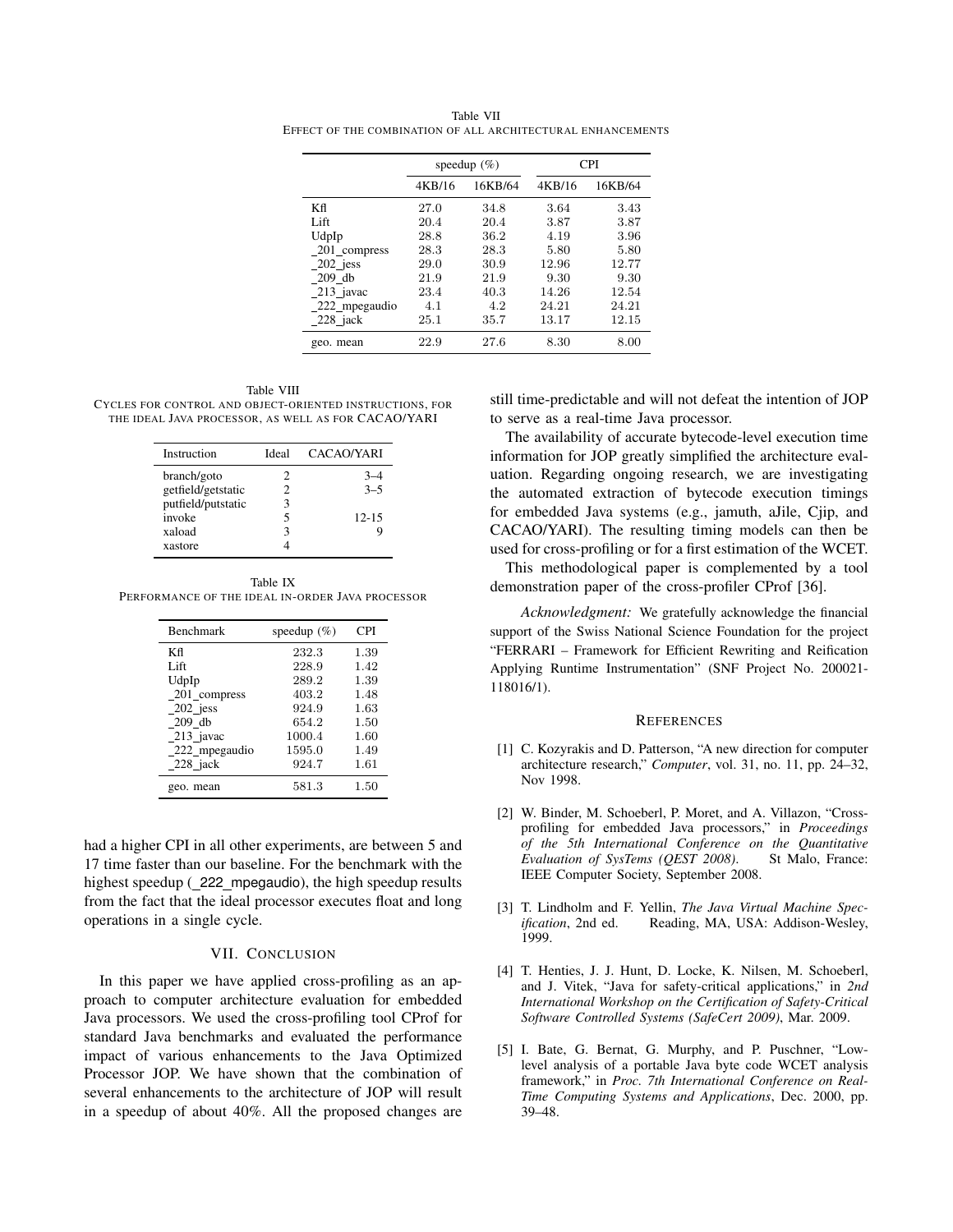- [6] SPEC, "The spec jvm98 benchmark suite," Available at http://www.spec.org/, August 1998.
- [7] S. M. Blackburn, R. Garner, C. Hoffman, A. M. Khan, K. S. McKinley, R. Bentzur, A. Diwan, D. Feinberg, D. Frampton, S. Z. Guyer, M. Hirzel, A. Hosking, M. Jump, H. Lee, J. E. B. Moss, A. Phansalkar, D. Stefanovic, T. VanDrunen, ´ D. von Dincklage, and B. Wiedermann, "The DaCapo benchmarks: Java benchmarking development and analysis," in *OOPSLA '06: Proceedings of the 21st Annual ACM SIG-PLAN Conference on Object-Oriented Programing, Systems, Languages, and Applications*. New York, NY, USA: ACM Press, Oct. 2006.
- [8] M. Schoeberl, "A Java processor architecture for embedded real-time systems," *Journal of Systems Architecture*, vol. 54/1–2, pp. 265–286, 2008.
- [9] W. Binder, A. Villazón, M. Schoeberl, and P. Moret, "Cacheaware cross-profiling for Java processors," in *International Conference on Compilers, Architecture, and Synthesis for Embedded Systems (CASES-2008)*. Atlanta, Georgia, USA: ACM, Oct. 2008, pp. 127–136.
- [10] S. Uhrig and J. Wiese, "jamuth: an IP processor core for embedded Java real-time systems," in *Proceedings of the 5th International Workshop on Java Technologies for Real-time and Embedded Systems (JTRES 2007)*. New York, NY, USA: ACM Press, 2007, pp. 230–237.
- [11] M. Zabel, T. B. Preusser, P. Reichel, and R. G. Spallek, "Secure, real-time and multi-threaded general-purpose embedded Java microarchitecture," in *Prceedings of the 10th Euromicro Conference on Digital System Design Architectures, Methods and Tools (DSD 2007)*, Aug. 2007, pp. 59–62.
- [12] J. M. O'Connor and M. Tremblay, "picoJava-I: The Java virtual machine in hardware," *IEEE Micro*, vol. 17, no. 2, pp. 45–53, 1997.
- [13] D. S. Hardin, "Real-time objects on the bare metal: An efficient hardware realization of the Java virtual machine," in *Proceedings of the Fourth International Symposium on Object-Oriented Real-Time Distributed Computing*. IEEE Computer Society, 2001, p. 53.
- [14] Imsys, "Im1101c (the Cjip) technical reference manual / v0.25," " 2004.
- [15] F. Gruian and M. Westmijze, "Bluejep: a flexible and highperformance java embedded processor," in *JTRES '07: Proceedings of the 5th international workshop on Java technologies for real-time and embedded systems*. New York, NY, USA: ACM, 2007, pp. 222–229.
- [16] M. Schoeberl and R. Pedersen, "WCET analysis for a Java processor," in *Proceedings of the 4th International Workshop on Java Technologies for Real-time and Embedded Systems (JTRES 2006)*. New York, NY, USA: ACM Press, 2006, pp. 202–211.
- [17] T. Harmon and R. Klefstad, "Interactive back-annotation of worst-case execution time analysis for Java microprocessors," in *Proceedings of the Thirteenth IEEE International Conference on Embedded and Real-Time Computing Systems and Applications (RTCSA 2007)*, August 2007.
- [18] T. Bogholm, H. Kragh-Hansen, P. Olsen, B. Thomsen, and K. G. Larsen, "Model-based schedulability analysis of safety critical hard real-time Java programs," in *Proceedings of the 6th international workshop on Java technologies for real-time and embedded systems (JTRES 2008)*. New York, NY, USA: ACM, 2008, pp. 106–114.
- [19] B. Huber, "Worst-case execution time analysis for real-time Java," Master's thesis, Vienna University of Technology, Austria, 2009.
- [20] M. Schoeberl, "A time predictable instruction cache for a Java processor," in *On the Move to Meaningful Internet Systems 2004: Workshop on Java Technologies for Real-Time and Embedded Systems (JTRES 2004)*, ser. LNCS, vol. 3292. Agia Napa, Cyprus: Springer, October 2004, pp. 371–382.
- [21] T. B. Preusser, M. Zabel, and R. G. Spallek, "Bump-pointer method caching for embedded java processors," in *Proceedings of the 5th international workshop on Java technologies for real-time and embedded systems (JTRES 2007)*. New York, NY, USA: ACM, 2007, pp. 206–210.
- [22] S. Metzlaff, S. Uhrig, J. Mische, and T. Ungerer, "Predictable dynamic instruction scratchpad for simultaneous multithreaded processors," in *Proceedings of the 9th workshop on Memory performance (MEDEA 2008)*. New York, NY, USA: ACM, 2008, pp. 38–45.
- [23] G. Ammons, T. Ball, and J. R. Larus, "Exploiting hardware performance counters with flow and context sensitive profiling," in *PLDI '97: Proceedings of the ACM SIGPLAN 1997 conference on Programming language design and implementation*. ACM Press, 1997, pp. 85–96.
- [24] M. Schoeberl, "Architecture for object oriented programming languages," in *Proceedings of the 5th International Workshop on Java Technologies for Real-time and Embedded Systems (JTRES 2007)*. Vienna, Austria: ACM Press, September 2007, pp. 57–62.
- [25] J. Hennessy and D. Patterson, *Computer Architecture: A Quantitative Approach, 4th ed.* Morgan Kaufmann Publishers, 2006.
- [26] K. Skadron, M. Martonosi, D. I. August, M. D. Hill, D. J. Lilja, and V. S. Pai, "Challenges in computer architecture evaluation," *Computer*, vol. 36, no. 8, pp. 30–36, Aug. 2003.
- [27] J. J. Yi, L. Eeckhout, D. J. Lilja, B. Calder, L. K. John, and J. E. Smith, "The future of simulation: A field of dreams," *Computer*, vol. 39, no. 11, pp. 22–29, 2006.
- [28] T. Austin, E. Larson, and D. Ernst, "SimpleScalar: An infrastructure for computer system modeling," *Computer*, vol. 35, no. 2, pp. 59–67, Feb. 2002.
- [29] F. Brandner, D. Ebner, and A. Krall, "Compiler generation from structural architecture descriptions," in *Proceedings of the 2007 International Conference on Compilers, Architecture, and Synthesis for Embedded Systems, (CASES 2007)*. ACM, 2007, pp. 13–22.
- [30] F. Brandner, A. Fellnhofer, A. Krall, and D. Riegler, "Fast and accurate simulation using the llvm compiler framework," in *1st Workshop on Rapid Simulation and Performance Evaluation: Methods and Tools (RAPIDO)*, Paphos, January 2009.